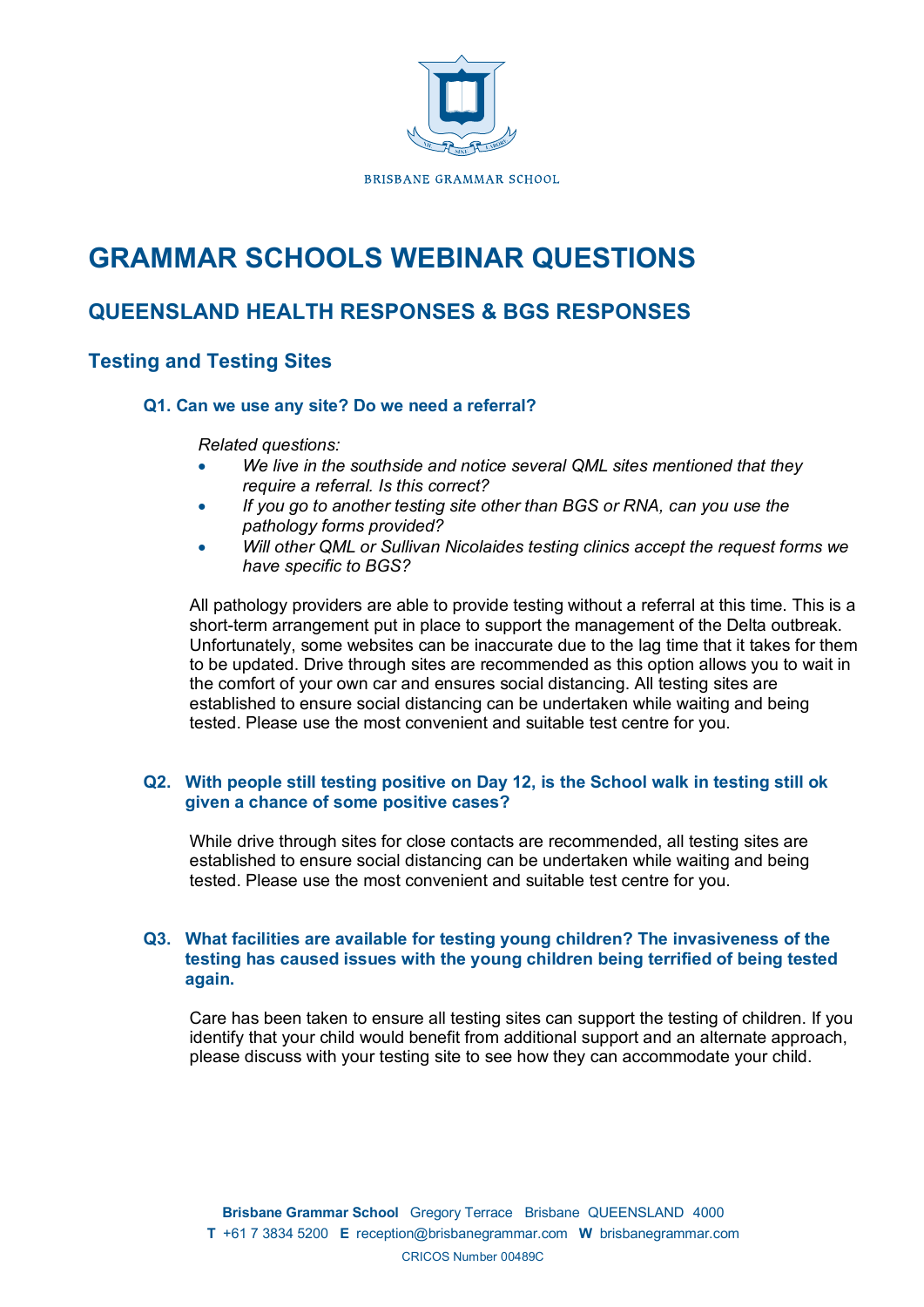# **Testing of secondary contacts.**

# **Q4. Do secondary contacts need to get an exit COVID test (Day 12) or can they rely on close contacts testing negative?**

*Related questions:*

- *Do all family member or just children (primary/close contacts) need to get tested?*
- *Do secondary contacts (household member of a primary/close contact) need to have an exit test with a negative result before leaving quarantine?*
- *Should secondary contacts do the exit testing as well if not symptomatic?*
- *Health documents say secondary contacts don't need testing if the primary contact test result is negative (unless you are a healthcare worker), although the BGGS email says all contacts need to get tested. Could you clarify please?*
- *Do only close contacts need a Day 12 test, or do the secondary contacts too?*
- *Do healthcare workers need two exit tests before returning to work?*

Testing of secondary contacts is not required unless anyone in the household has symptoms of COVID-19. Testing is recommended for the whole household if the primary contact missed their entry test. However, sometimes it helps that children have a role model. You may like to get tested to demonstrate and reassure your child that testing is safe, albeit a little uncomfortable.

# **Quarantine testing schedules – Day 12 testing and completion of quarantine**

# **Q5. Can you exit quarantine once you receive a negative test result on Day 12?**

No.

# **Q6. Can I get tested on a day other than Day 12?**

*Related questions:*

- *What happens if someone gets tested on Day 10 or Day 11 and not Day 12. Does that affect being able to go back to school?*
- *What if I have had a test on Day 11 and it is negative?*
- *Does the 'Day 12' date go off your first test or since it was announced by the School?*

A person who is informed that they are a close contact **must quarantine until the end of the 14th day after the day on which the person last had close contact** (reference is the *Management of Close Contacts Direction*). This direction also states that a person will be quarantined for a further period of 14 days from the end of the quarantine period if the person is not tested for COVID-19 when request to do so by an emergency officer (public health)

In Queensland, the **requirement is to be tested at Day 12 (or later), prior to exit from quarantine**. This balances the risk of preventing the release of potentially infectious people into the community (people who are asymptomatic or has under-reported symptoms)

Day 12 is 12 calendar days AFTER your exposure. The date of your exposure is Day 0. For example, if your exposure was on Friday 30 July, Day 12 will be Wednesday 11 August. Day 10 or Day 11 tests do not meet the minimum requirement for exit from quarantine.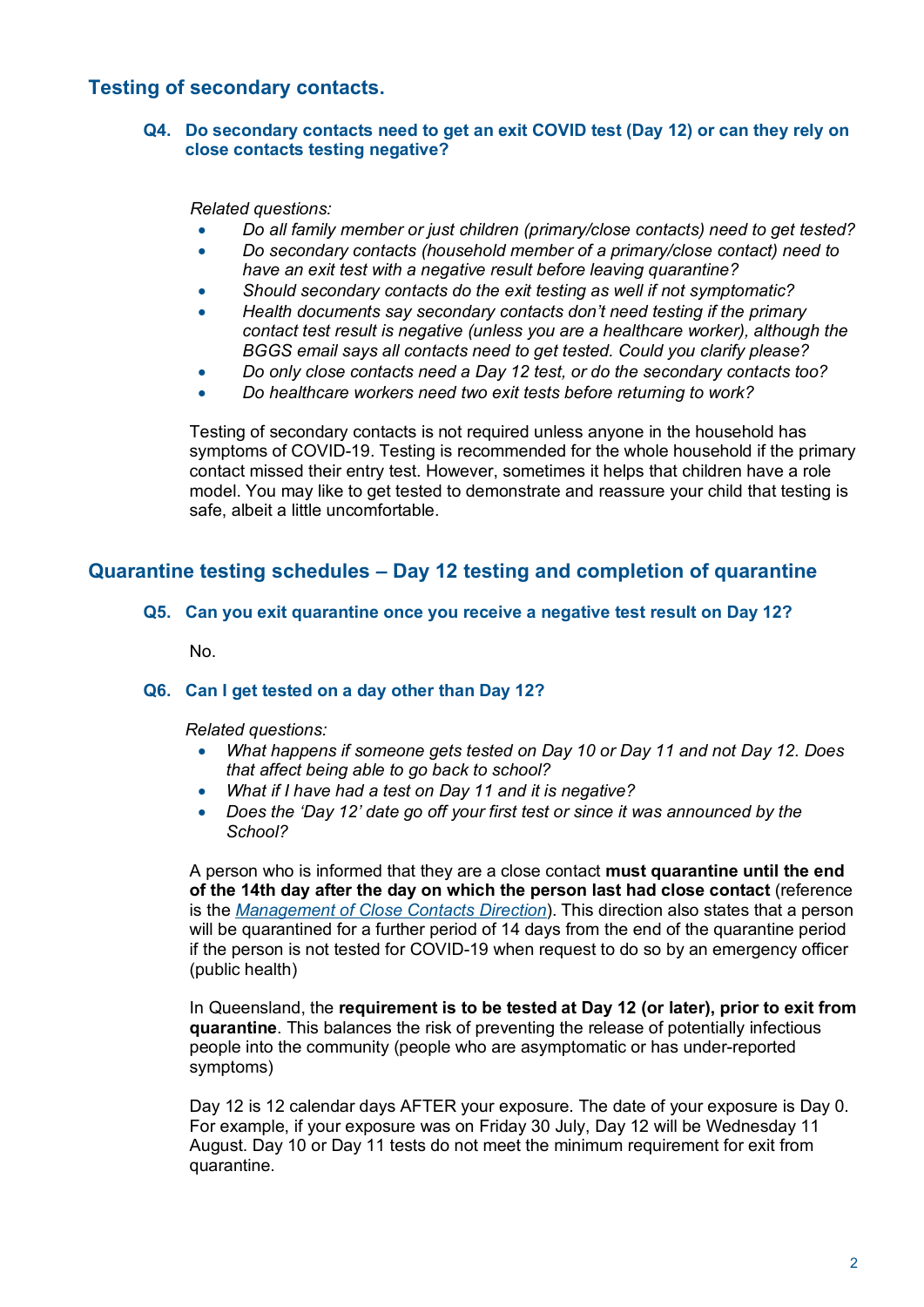# **Q7. If a family didn't have a test at the start of quarantine, are they ok to just have the exit test to exit quarantine?**

Testing on entry into quarantine is highly recommended. This allows for maximum early identification of cases. If you missed your entry test, it is acceptable to just do your exit (Day 12) test at this time. Testing is recommended for the whole household if the primary contact missed their entry test.

# **Q8. What happens if people in the School community or one of their household members refuse to take a test on Day 12, 13, 14 or ever? How will Queensland Health deal with that?**

The *Management of Close Contacts Direction* states that a person will be quarantined for a further period of 14 days from the end of the quarantine period if the person is not tested for COVID-19 when requested to do so by an emergency officer (public health). In Queensland, the **requirement is testing at Day 12 (or later), prior to exit from quarantine**. Those people who are not tested will be quarantined for a further 14 days.

# **Q9. Often COVID tests have returned positive results at or after Day 14. Is there any reason why we are testing at Day 12?**

*Related questions:*

• Are there high chances that someone may have tested negative on their exit test *but may then be positive once back at school?*

Current evidence is that although possible, it is rare for people to have an incubation period greater than 14 days. Day 12 represents a balance between maximising covering the vast majority of incubation periods and accommodating known test turnaround times. For this reason, we ask that in the unlikely event you do develop symptoms after your day test, please attend for a further test and isolate until you receive a negative result.

# **Test Result and Turnaround Time Questions**

## **Q10. Some clinics took a week to provide results, does the pop-up clinic at RNA confirm that results will be provided before Monday?**

*Related questions:*

- *What are the current turnaround times for COVID tests? Previously it was up to 72 hours. Are the facilities staffed up to deliver faster results to families?*
- *What is the expected test result turnaround time? Some of our tests last week took up to 80 hours to get back.*

Queensland Health is monitoring and supporting all laboratories to maintain good turnaround times. Specifically, 24 to 36 hours is the key target. Some testing services have laboratories in New South Wales, meaning that turnaround times can be affected by flight availability (taking swabs to the laboratories).

If you have not got your result within 36 hours of testing, please contact your testing laboratory.

Contact numbers for key laboratories are:

- **Mater Pathology** 07 3163 8500 or *pathology.enquiries@mater.org.au*
- **QML** 07 3121 4444 or 1800 677491
- **Sullivan & Nicolaides** Pathology 0733778756 or *patientservices@snp.com.au*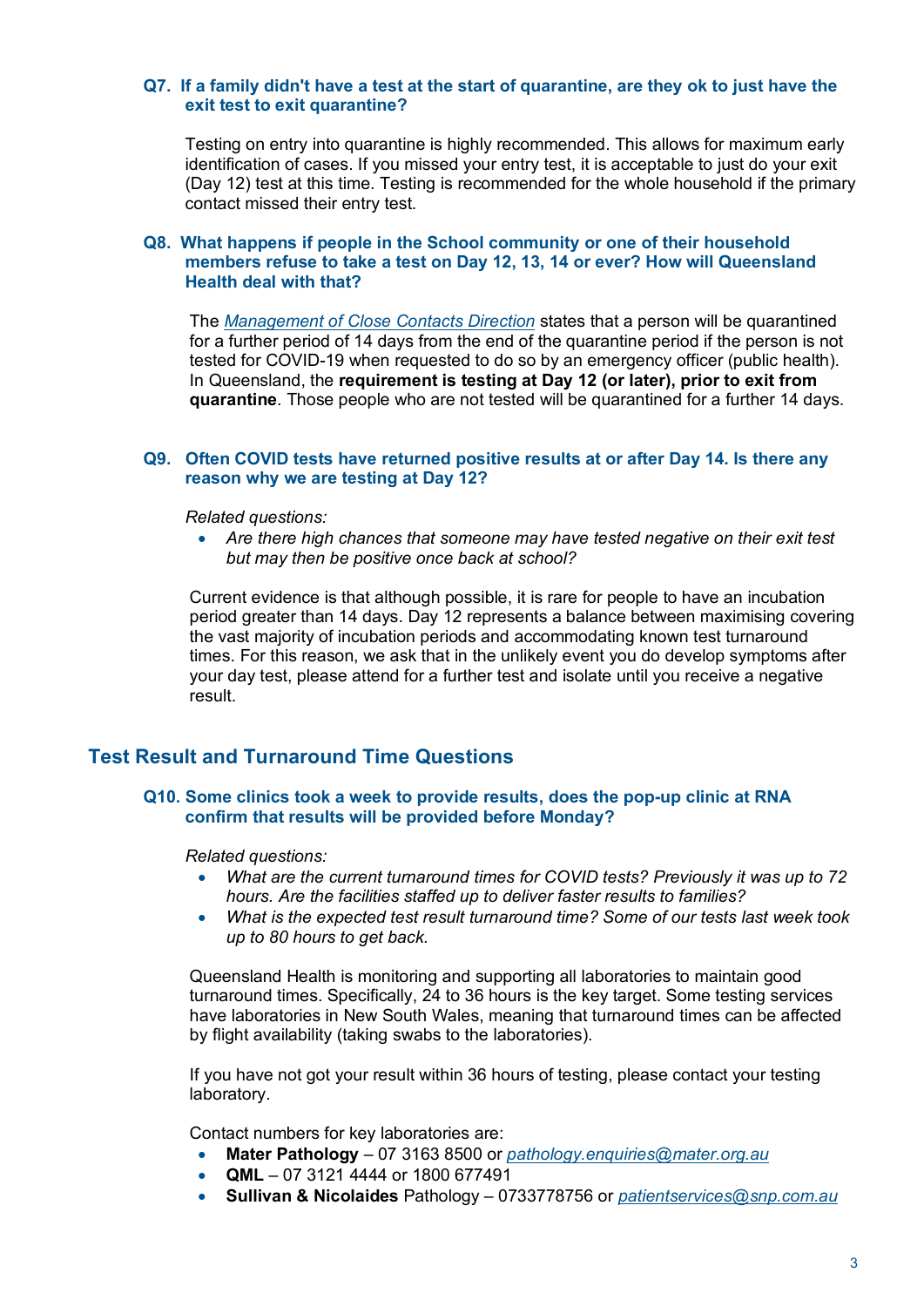- **MedLab** 1300 633522 or 07 37084200
- **4Cyte Pathology** 134298
- **Pathology Queensland** (public Queensland Health facilities) 1800 472847

# **Q11. How will Queensland Health ensure all the involved community return a negative result before returning to school?**

Queensland Health is monitoring all COVID-19 test results and is able to reconcile lists of primary close contacts against test results. Where it is identified that a primary close contact is approaching the end of quarantine and has not recorded a negative result, a reminder to get tested will be provided. Should you get a reminder, but you have had a test, or you have been informed you don't need a test, please contact Queensland Health to discuss so that our records can be amended.

# **Test results notification and notification to School**

# **Q12. Would it help for students/parents to forward student results to the School or Queensland Health when we get them after Day 12 testing?**

There is no need to notify the school of your test results. Please keep a record of your results for future record.

Queensland Health is monitoring all COVID-19 test results and is able to reconcile lists of primary close contacts against test results. Where it is identified that a primary close contact is approaching end of quarantine and has not recorded a negative result – a reminder to get tested will be provided. Should you get a reminder, but you have had a test, or you have been informed you don't need a test, please contact Queensland Health to discuss so that our records can be amended.

# **Q13. Our household got our tests together, but we only received the initial results for two people. There was an error with the phone number for the third person and it was not picked up.**

At times, human error may result in transcription errors on the form or at the testing centre. Please contact the laboratory that supported your testing to ask for the result. They can often provide that over the phone and send a confirming text or email for your records.

Contact numbers for key laboratories are.

- **Mater Pathology** 07 3163 8500 or *pathology.enquiries@mater.org.au*
- **QML** 07 3121 4444 or 1800 677491
- **Sullivan & Nicolaides** Pathology 0733778756 or *patientservices@snp.com.au*
- **MedLab** 1300 633522 or 07 37084200
- **4Cyte Pathology** 134298
- **Pathology Queensland** (public Queensland Health facilities). 1800 472847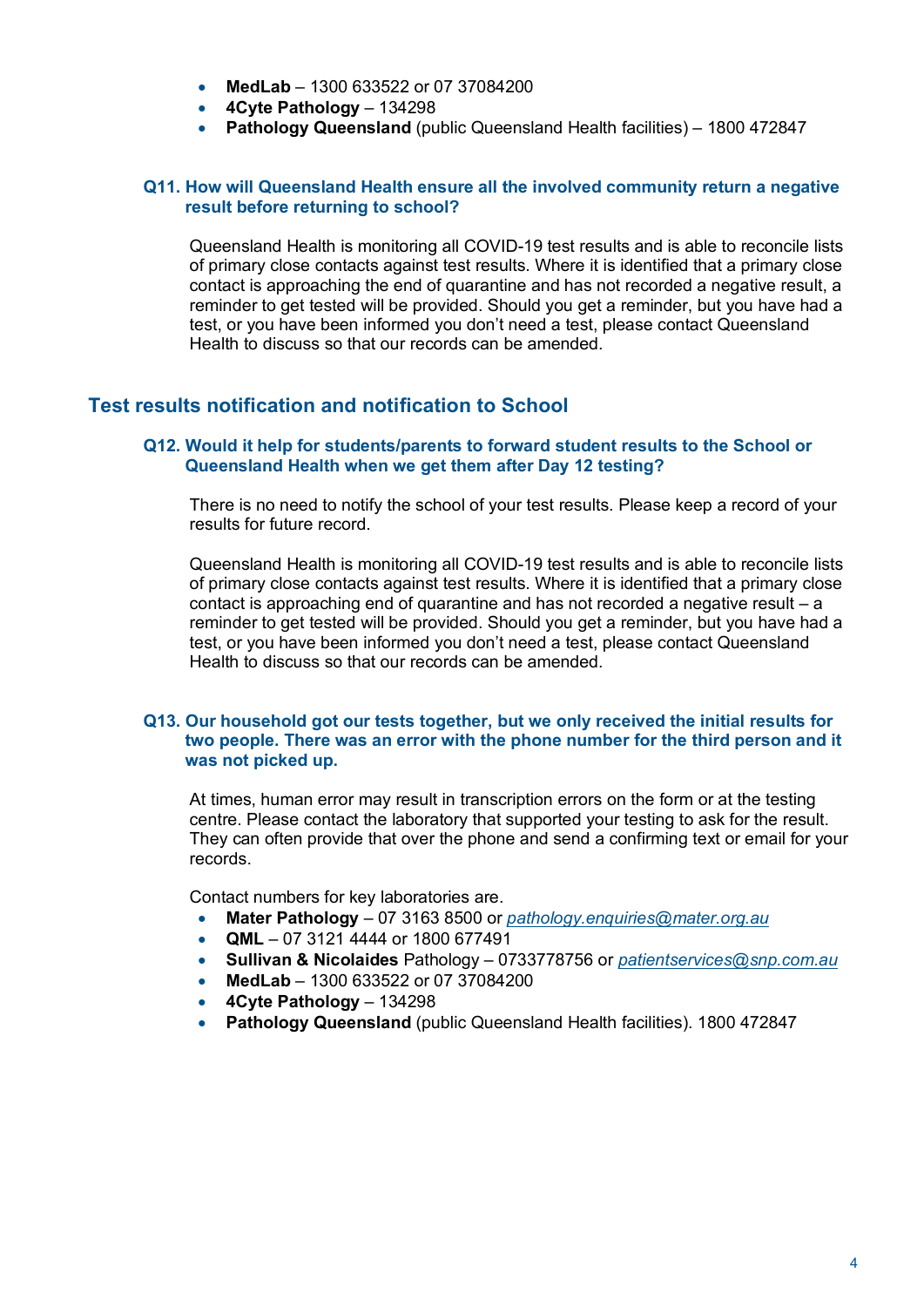# **Quarantine and Quarantine End**

# **Q14. For those of us required to quarantine until Saturday (due to exposure at Churchie on Saturday 31 July), what time on Saturday 14 August does our quarantine end?**

# **Secondly, should we do our test on Thursday as this is Day 12 for us?**

Your quarantine period ends at 10.00am on 14 August. Your Day 12 test is due on Thursday 12 August.

# **Q15. Can we leave quarantine before the 14-day period is complete?**

*Related questions:*

- *If we have two negative tests (Day 1 and then on Day 12) and no symptoms, why is the directive to stay in isolation until Friday?*
- *Do we have to wait until midnight Friday if we have had 2 negative COVID tests?*
- *Can we exit as soon as we get our negative Day 12 test result?*
- *As a secondary contact, do I need to continue isolating after I have received a negative exit COVID test result?*

The requirement for close contacts, and their secondary contacts, is a full 14 days of quarantine. You cannot be considered as having completed your quarantine period until:

- you have had a Day 12 test (this can be on Day 12 or later) and that test has been reported as negative;
- you have completed 14 days of quarantine; and
- you do not have any symptoms of COVID-19 since your Day 12 test.

## **Q16. Aren't they required legally to provide a directive to an individual for quarantine?**

Any form of verbal or written direction to quarantine is a valid direction. The volume of close and secondary contacts associated with this outbreak has required innovative methods of providing direction to quarantine.

## **Q17. The Premier announced on 11 August that I am unable to leave quarantine without formal written approval from Queensland Health. How will this be achieved?**

Queensland Health has worked to develop a portal for people in quarantine to register their completion of quarantine declaration. This will require details of all persons in quarantine – both primary close contacts and secondary contacts, declaration that each person does not have symptoms of COVID-19, and details of exit testing of close contacts.

This information will be used to inform the creation of a unique release from quarantine document for each person who has completed quarantine. The details of the portal will be released for you to complete during Day 13 of your quarantine.

# **Q18. This is the first time I have seen the use of secondary contacts. Is this a sign of things to come?**

#### *Related questions:*

• *When school reopens next week, and if there is a case of COVID positive at School, do parents need to quarantine for two weeks again? This quarantine really affects my work at the moment as a doctor.*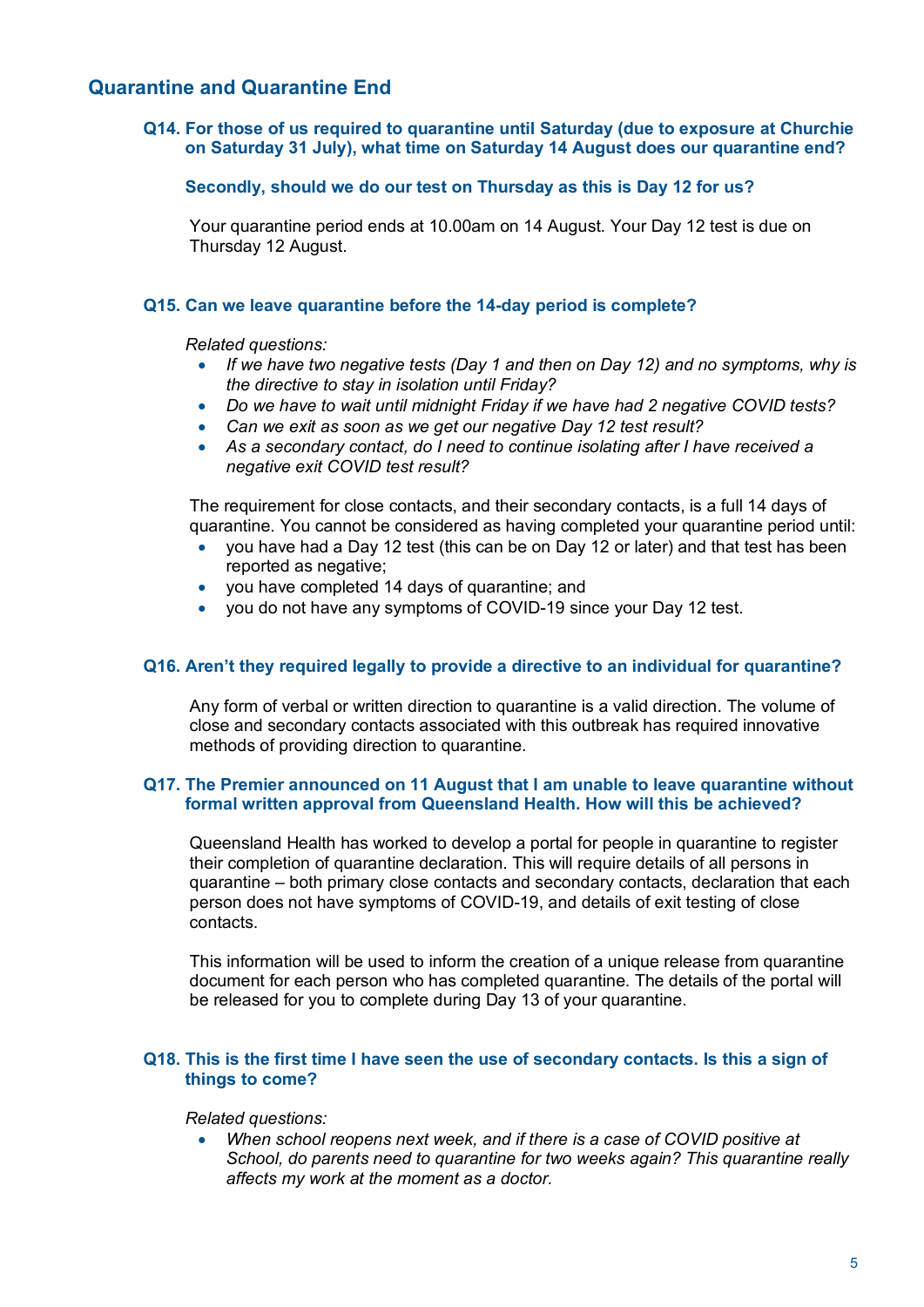- *In the future, if a single positive case comes up in the school again, does the whole family have to go into quarantine like what happened now?*
- *If another case arises at the School in the near future, we cannot all be expected to quarantine again. How can Queensland Health manage/change their process to avoid 1,500 families being quarantined because one person has been on campus?*
- *Will secondary contact quarantine be a consistent approach going forward, whether due to a school or non-school hotspot?*

The emergence of the Delta variant of COVID-19 has meant that Queensland has adopted the identification of secondary contacts. This is a response to the highly infectious nature of this variant. This approach is likely to be maintained for as long as the predominant variant is the Delta variant.

# **Q19. How does Metro North come up with a number of 10,000+ people in quarantine? The school does not know how many people are in each household and no specific contact has been made with our household despite registering 10 days ago. How do they know there are four of us and not 14?**

We have been able to identify that there is at least 13,000 people in quarantine. We acknowledge that we may not be aware of all of the secondary contacts for the reasons detailed above.

# **Q20. How has 11.59pm Friday been determined as the end of quarantine for families?**

A person who is informed that they are a close contact **must quarantine until the end of the 14th day after the day on which the person last had close contact** (see the *Management of Close Contacts Direction*).

The date of your exposure is Day 0. For example, if your exposure was on Friday 30 July, you are required to quarantine until the end of Friday 13 August.

# **Vaccination**

# **Eligibility for school aged children (12 years and older)**

# **Q21. Will Year 12 students be eligible for vaccines soon?**

*Related questions:*

- *Will Years 11 and 12 students get priority access to vaccinations any time soon?*
- *When will healthy children who are not currently eligible have access to vaccine?*

COVID-19 vaccine eligibility for children is aligned to the ATAGI advice and includes.

- 12-15 year old children with specified underlying medical conditions;
- 12–15-year-old children who identify as Aboriginal and/or Torres Strait Islander or live in a remote community; or
- 12–15-year-old children who are household contacts of quarantine workers, border workers and COVID-19 hospital ward workers.

At this time, other cohorts for children are being assessed for prioritisation. Some key groups include boarding school children (particularly those that will return to vulnerable communities during school holidays)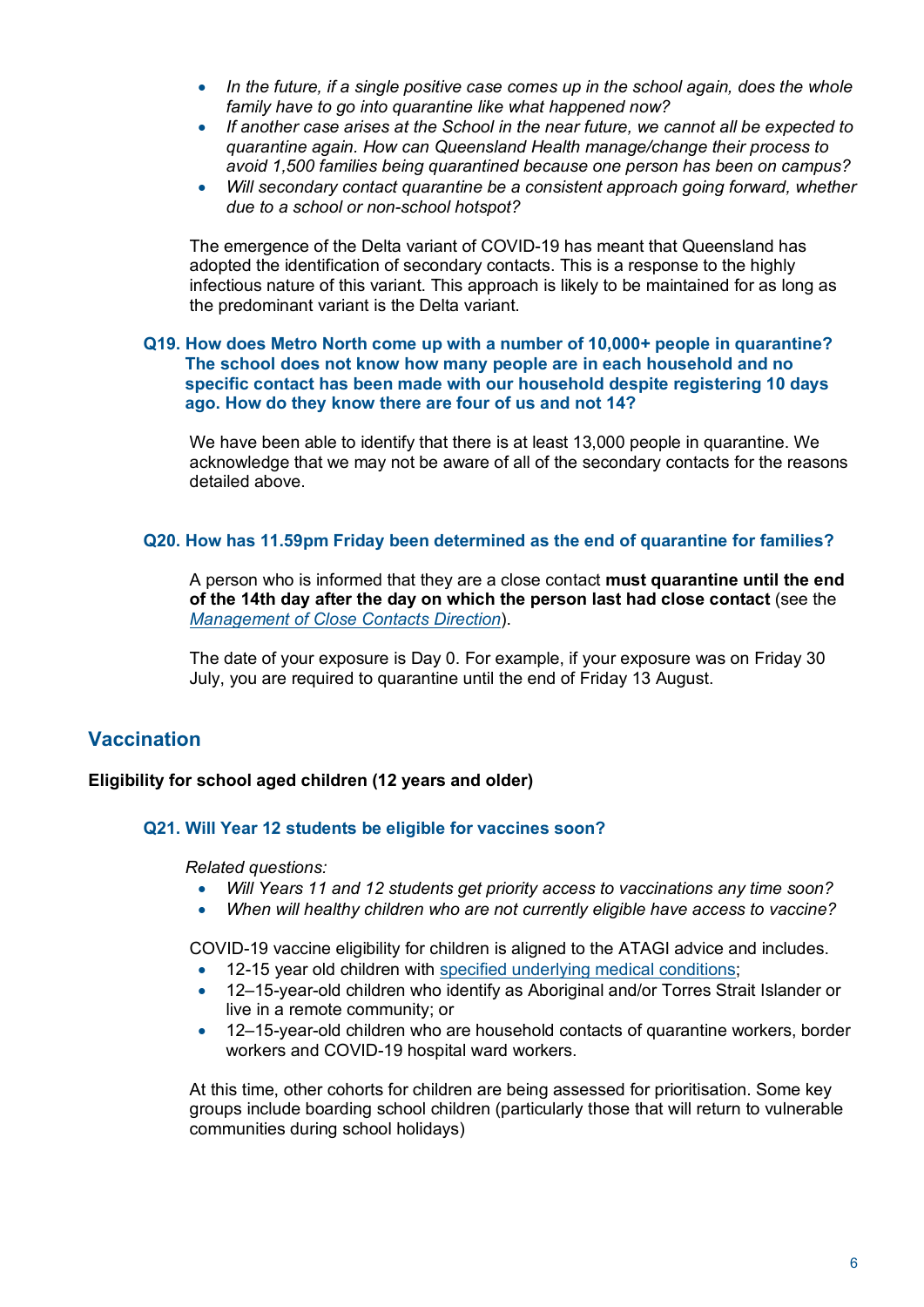# **Q22. Would the student just register for vaccination via the Queensland Health website? How long would it take to be able to book appointment?**

#### *Related questions:*

• *The website just keeps REDIRECTING when trying to book on behalf of a person (e.g. child). I've registered as I'm already fully vaccinated. Is there an issue with the site?*

First check with your usual GP to see if they are offering COVID-19 vaccinations. You can find other GP clinics offering vaccines close to you through websites such as Healthengine or Hotdoc. When seeking a booking at a Queensland Health vaccination clinic, you first need to register your interest in the name of the person being vaccinated.

# **COVID-19 vaccines and other vaccines**

### **Q23. My son was due for a school vaccination (meningococcal) this term. Will this affect his suitability for a COVID vaccination, or will there be any adverse effects if he has them too close together?**

It is advised that COVID-19 vaccination should separate from other vaccines by 7 days.

## **Q24. My 16-year-old daughter volunteers at an aged care facility. Is she eligible to receive the vaccination as part of the priority group now?**

Healthcare workers and support staff in all vulnerable settings, including the community/aged care/disability and education, are Phase 1b priority group for COVID-19 vaccines and eligible for vaccination now.

This includes individuals who may be in contact with the general public during the conduct of their work who work in the community, general practice, community pharmacy, a centre-based care facility, a school or other clinical setting or who provide in-home care.

This includes, but is not limited to, clinical staff; health professional students on clinical placement; clinical assistants; reception and administrative staff; cleaners; locum staff; interpreters and volunteers.

## **Q25. If a staff member has already had the first vaccine, can they now be prioritised for the second vaccine under the 1B list?**

Anyone who has received their first vaccine is eligible for a second vaccine at the scheduled time.

#### **Q26. I had to change my vaccination appointment because it is on Friday (during our quarantine period). I found that there were no available appointments using the online booking system. How should we go about rescheduling appointments?**

All rescheduling of appointments at public clinics can be done by calling 134 COVID. To reschedule your appointment at a private clinic, please call your provider directly.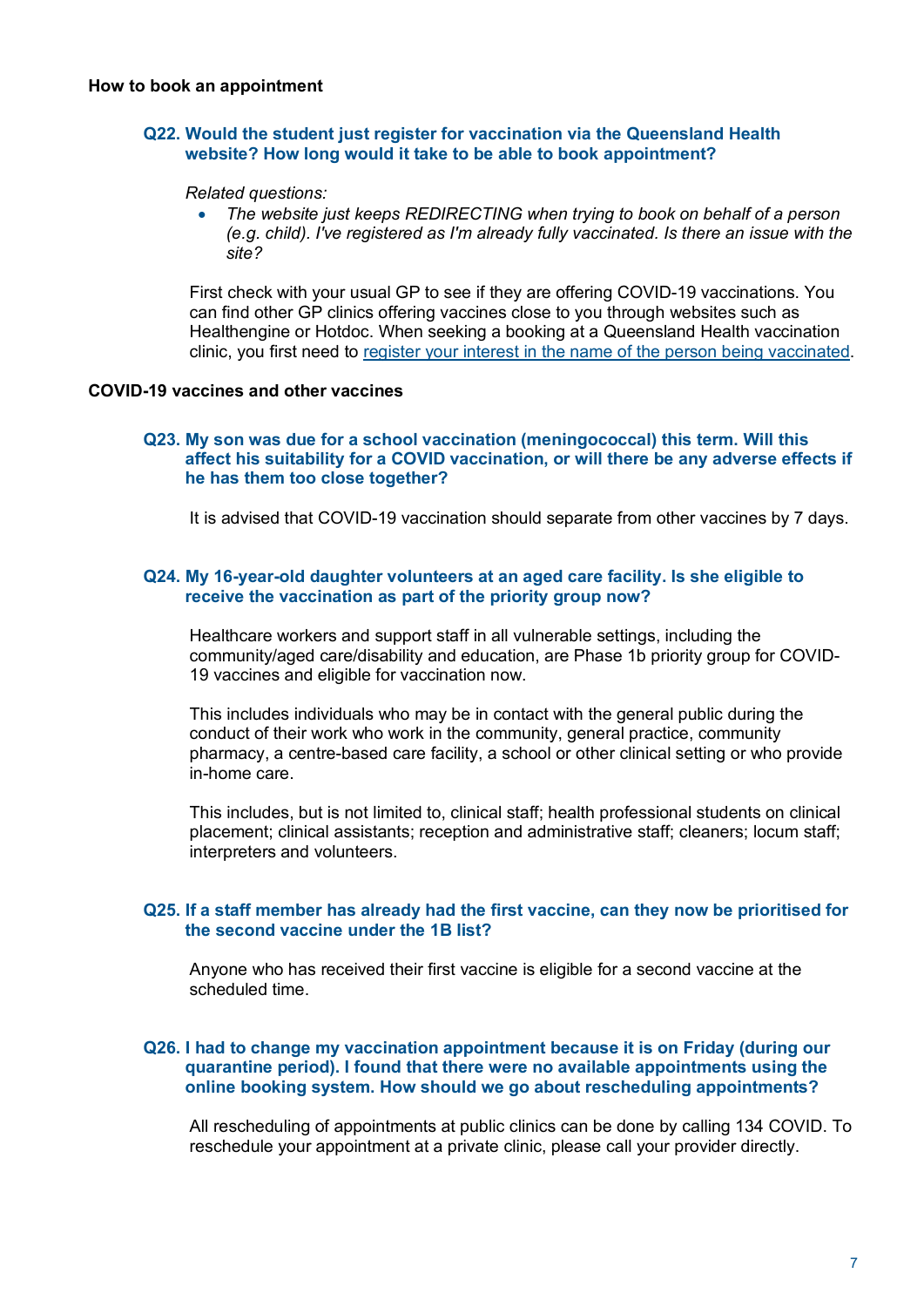# **Q27. Will BGS and BGGS organise/co-ordinate vaccinations at school later this year? What about mass vaccinating Year 12 and Year 11 at school?**

The vaccine roll out continues to move at pace. I expect that school-based vaccination programs will become a feature of COVID-19 vaccination as the broader school student community becomes eligible for vaccination.

# **School Vaccination Program questions**

# **Q28. Will BGS/BGGS be requesting vaccines to be distributed to students through the school once they are available?**

*Related questions:*

- *Is Queensland Health considering a School immunisation Program for COVID as is already done for HPV?*
- *Is it possible that the school organizes for the COVID vaccine in group?*

Ultimately, COVID-19 vaccination of 12 to 15-year-olds will be able to be rolled into the school vaccination program. The timeframe for this is not yet able to be determined and will be dependent on the overall achievement of the initial national vaccination program.

## **Proof of quarantine to support application for support payments**

**Q30. Because I wasn't able to work and my clinic was closed, my reception staff wasn't able to be paid because the surgery was closed, how can I help my staff to claim Centrelink payment and I need the proof for Centrelink, so my staff gets some money. There are a lot of flow on effects when secondary contacts aren't able to work.**

 **Can Queensland Health please inform Centrelink who are managing various pandemic payments for individuals and small businesses that you are using mass communication strategy for BGS and BGGS quarantine directive. They are requesting individual proof for payment.**

Queensland Health is working through the National Incident Room with the Federal Government Agencies to clarify the documentation required for people to access relevant COVID-19 relief payments. Initial indication is that relevant notifications including SMS, letters, website notifications and quarantine release documentation will be sufficient evidence. Please keep copies of relevant documentation to support your application.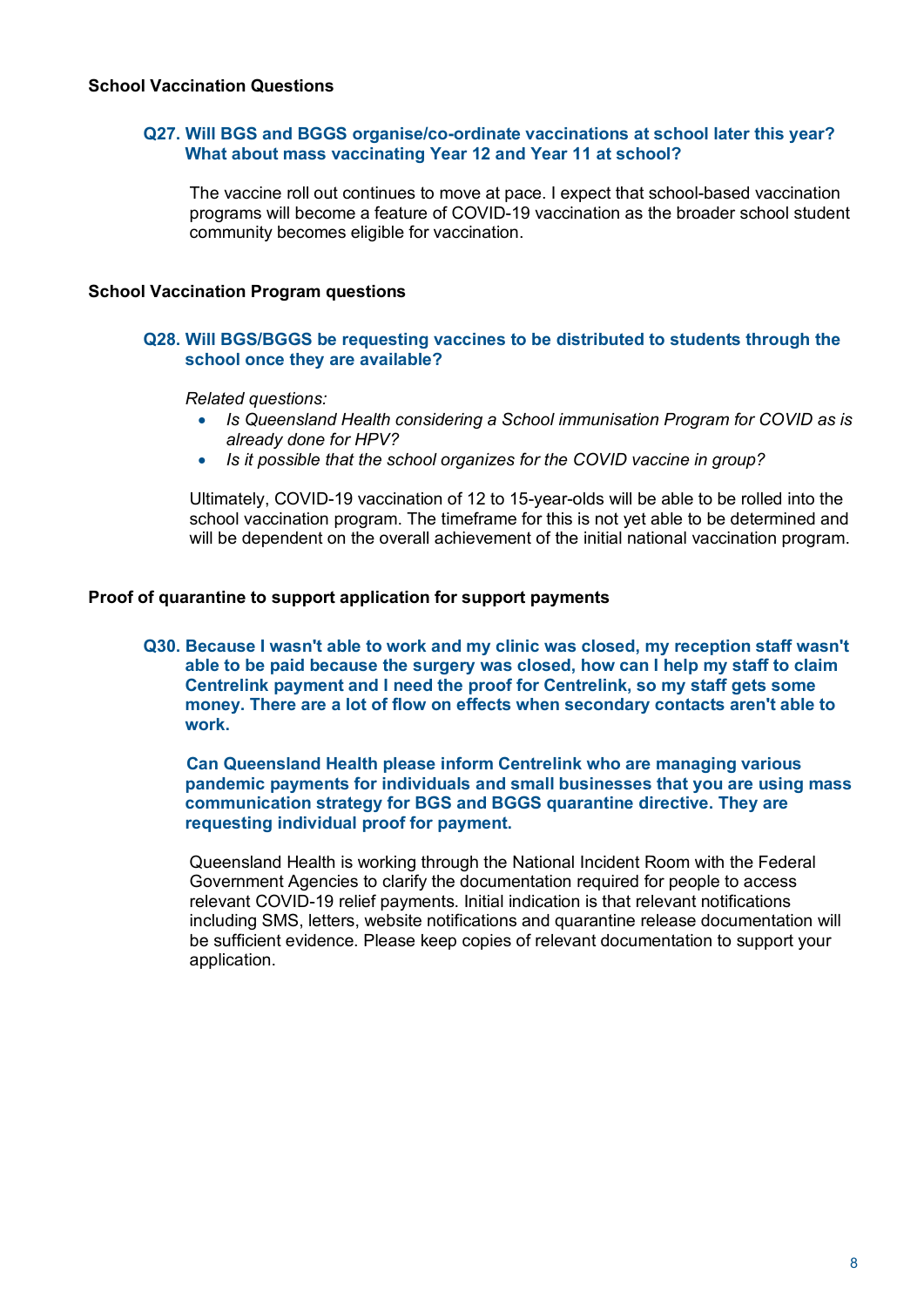# **SCHOOL-RELATED QUESTIONS**

# **Q31. How are the schools going to ensure that everyone has completed the exit test and received a negative result before school commences on Monday?**

Metro North Public Health will advise the School if anyone from the contact lists provided fails to complete their 12th day/exit test. It is a legal requirement to follow the directions provided by the Public Health Unit.

# **Q32. Will students need evidence of Day 12 negative COVID test? If so, what is the document/other evidence that may be necessary?**

No, the School will be notified by Queensland Health if any student or staff member returns a positive test.

### **Q33. In terms of personal protective behaviours, will students be taught how to wear masks safely?**

Yes, we will provide guidance on mask wearing, utilising educational materials produced by Queensland Health and the WHO.

#### **Q34. Are cloth masks ok or will you require surgical masks?**

The best face mask is a single-use surgical mask – you can purchase these at pharmacies. If you are unable to get a surgical mask, any paper or cloth masks are fine to use. The most effective cloth masks are made up of at least three layers.

#### **Q35. Will clean masks be available at school each day?**

Staff and students are expected to provide their own masks, spare masks will be available under specific conditions. For example, lost or damaged masks.

#### **Q36. Will the School have a reserve supply of masks for lost and forgotten masks like state schools?**

Yes, the School will provide a mask for lost, damaged or forgotten masks.

#### **Q37. How many students need to test positive next week before you close BGGS/BGS?**

Any school closure related to COVID-19 will be at the sole discretion of Queensland Health and their professional assessment of the risk.

#### **Q38. Are the kids (with two negative results) going back to school next Monday? Would both schools consider have one more week of remote just in case?**

BGS is returning to school on Monday. The implementation of our COVID safe practices will provide a safe environment for staff and students on their return.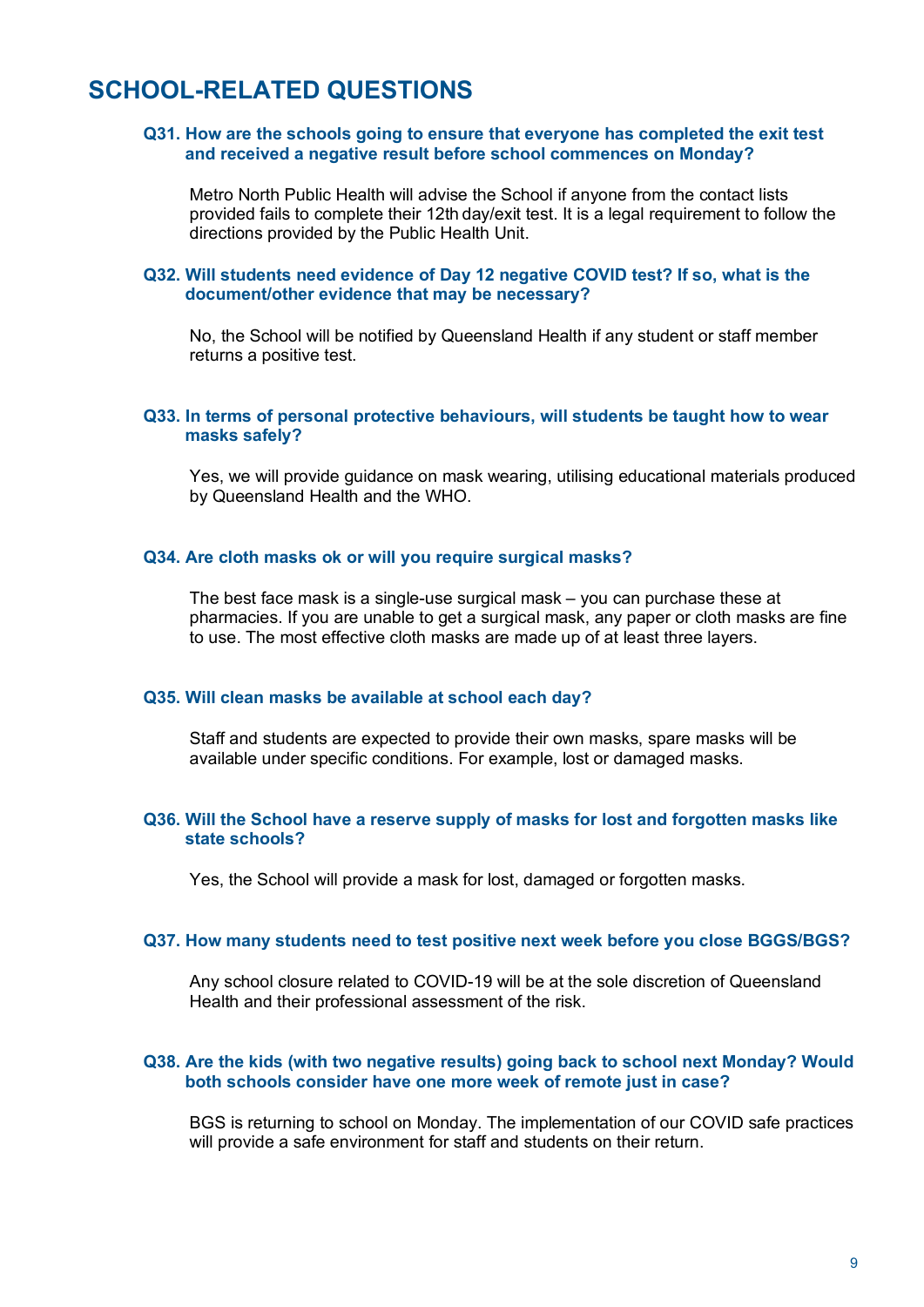#### **Q39. What new processes will be implemented within the School environment to minimise exposure?**

As requested by the Queensland Health, all students and staff must wear masks. The campus will be limited to staff and students. Sanitising stations around the School and in each classroom will allow students to wash hands at the start and end of each class and break. Teachers will meet classes from collection points to minimise students gathering in small spaces. Opportunities for classes to occur in open spaces and larger classrooms are available. Lunch times will be staggered and both doors of the Tuckshop will be used to speed entry and exit.

#### **Q40. What will happen with Tuckshop lines?**

Middle School and Senior School lunch times will be staggered to minimise the time students spend in the Tuckshop lines. Both doors will be used which will speed up the purchasing process and minimise the number of boys in the queues.

#### **Q41. When do you think it will be possible for activities like camps to proceed?**

The plan is to continue the Year 9 Outdoor Education camps from the start of Week 7 (Monday 23 August). A plan has been developed that will allow the Year 9 camps to occur as well as the Year 10 camps. Confirmation of the Term 3 program will occur shortly.

#### **Q42. Can Learner drivers drive into pick up zone and parent change over to drive?**

Yes, this is fine. Parents need to remain in the drop off/pick zone.

#### **Q43. What's happening with the School Formals?**

The plan is for Formal to go ahead. Restrictions at the end of Term 3 will determine the style of the event.

## **Q44. Quick question regarding the Planning Framework referred to in today's BGS communication – we are using the Scenario 5 column to inform our planning for return to school not Scenario 2? And is there an end-date to that Scenario?**

There is not an end date provided for Scenario 5. As has been the case in the past, Queensland Health will alter restrictions, and this dictates the timing for variations.

#### **Q45. Will temperature check on students happen as they enter the School?**

Students will not be temperature checked as they enter the School. If boys are unwell, we ask parents to keep them at home. If a student feels sick or shows symptoms, he will be checked by BGS Health Centre staff, and a decision will be made as to whether he needs to be collected by his parents.

#### **Q46. Has any thought been given to school pickup zones for both boys and girls schools? Kids all sitting around together waiting for their parents.**

The BGS pick up zone will be divided into separate areas for designated year groups to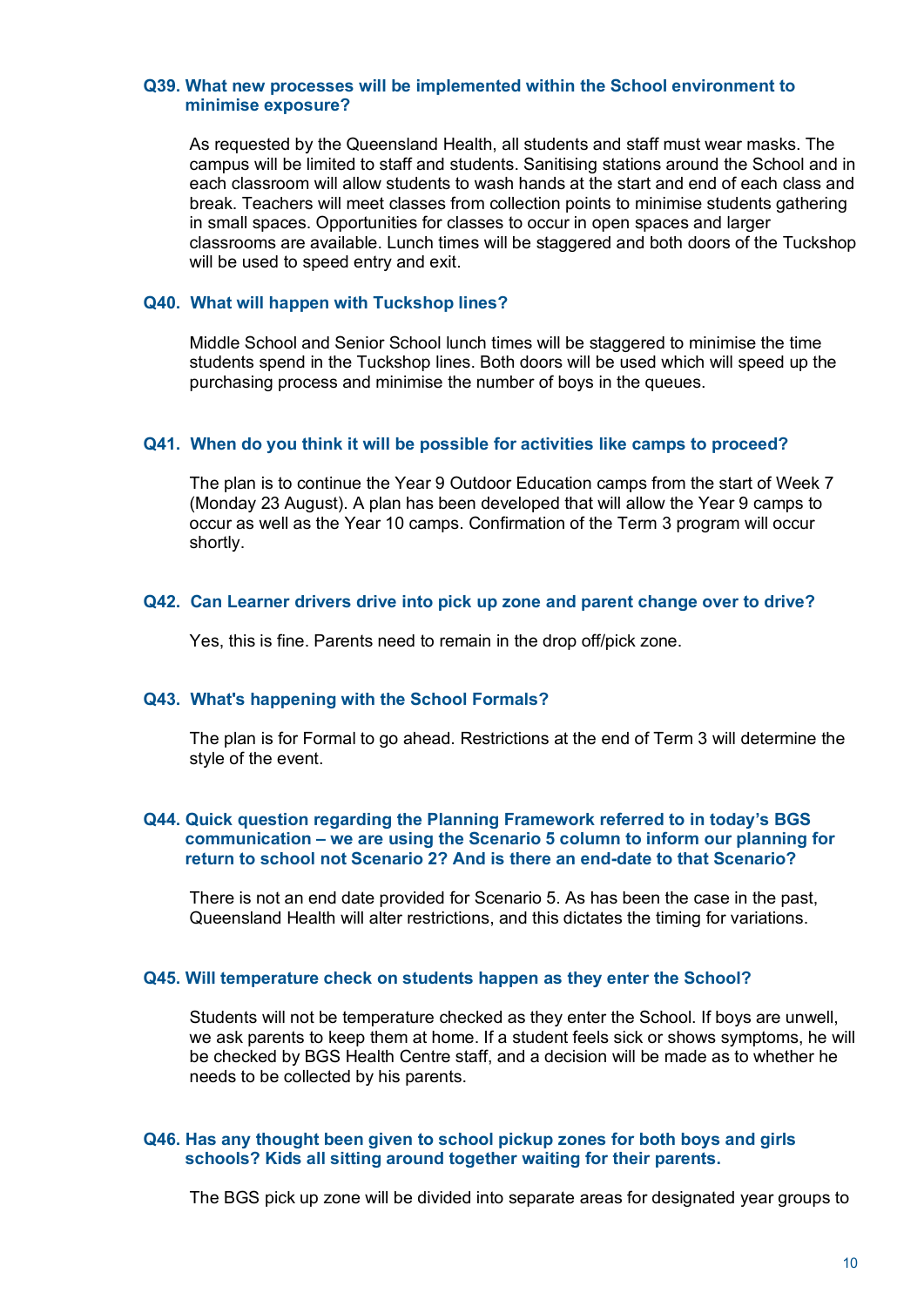limit contact between the various year groups. Unfortunately, students from BGGS will not be permitted in the BGS drop off and pick up zone under current directives from Queensland Health.

## **Q47. How has the cleaning services at the schools intensified? In what way?**

The same intensified cleaning regime that operated at BGS following the Term 2 2020 lockdown will be implemented. Significant elements include more regular cleaning and sanitation of classrooms and playground equipment, plus sanitary fogging of student social spaces using during the morning tea and lunch breaks.

# **Q48. Are we going to be notified prior to the children going back on Monday whether all mandatory testing has been complied with by all members of the community who are allowed on campus?**

Queensland Health is responsible for matching Day 12 quarantine-exit COVID tests with data that the School provided to them in relation to all close contacts on site during the exposure period. Queensland Health will manage any individuals who have not satisfied the quarantine requirements. Privacy restrictions limit the School's ability to verify quarantine compliance of individuals. The School has repeatedly communicated the quarantine regulations to BGS staff, students, parents, and volunteers and has arranged designated testing clinics to facilitate the process.

# **Q49. Will there be a NO result NO return to school policy?**

The School will prohibit any individual from returning to campus when instructed by Queensland Health of a specific breach of quarantine requirements. BGS is not authorised to request personal COVID test results as a condition of entry.

# **Q50. Are there any changes being made to school processes that will mitigate risk of future whole school quarantine scenarios? For example, Middle School v Senior School contacts?**

The School has developed and implemented a detailed protocol to limit student contact, particularly between different year groups (including separation of social spaces, subdivision of the pick-up zone, staggered morning tea and lunch breaks, revised classroom line up processes, restriction around student lockers, directional signage to minimise contact etc.). A comprehensive COVID safe hygiene plan has also been implemented involving a blend of heightened sanitation, mask wearing education and regulations, and provision of spare masks, sanitary fogging of social spaces, cleaning of musical instruments etc. We have also suspended all inter-school cocurricular activities and all contact sports.

# **Q51. Many students have been noted to be symptomatic but still attending school. Will there be better policing of this by school authorities? And asking to see a negative test prior to them returning?**

Any student exhibiting any flu-like symptoms will be sent home immediately.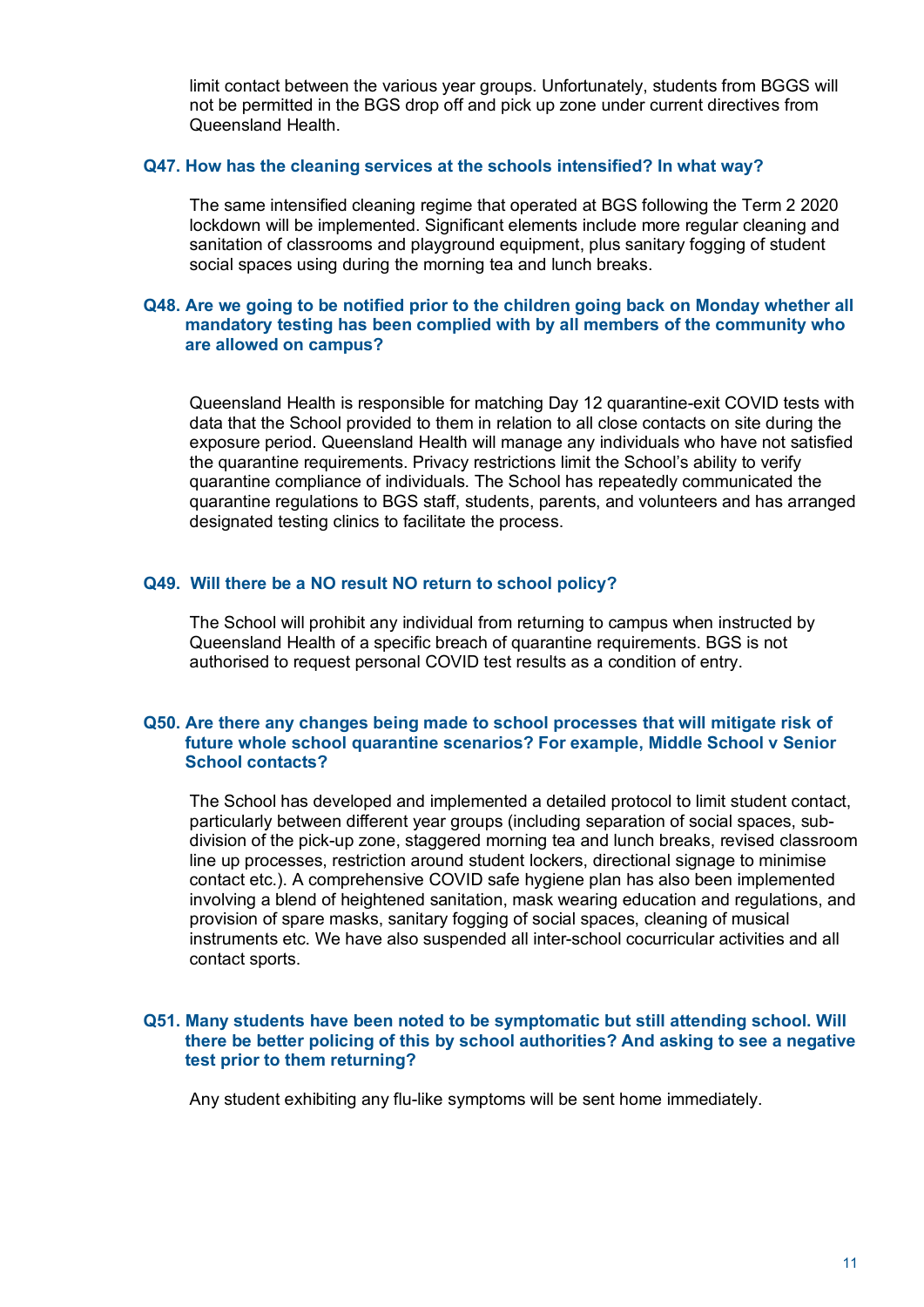## **Q52. The gentlemen who kindly man the pick-up zone will need training on how to move the cars from all the new zones. i.e., first in/first out after two-minute wait. They seem to focus on the ones mainly used during normal times.**

Traffic controllers will be more vigilant to move on delayed vehicles, particularly during the operation of the subdivided pick-up zones for separate year groups.

#### **Q53. How are the kids that have tested positive? Are they just at home?**

Pleasingly, some of the boys have fully recovered. A few are asymptomatic, whereas others still have slight symptoms including coughs and headaches. Yes, the boys are being cared for in virtual wards at home.

#### **Q54. How will the affected children and their families be supported?**

Families have been contacted regularly by the Headmaster, Head of Middle School and Head of Year. Arrangements have been made for the boys to continue learning from home. Support will continue to be provided on a case-by-case basis, pursuant to each family's needs.

# **Q55. Will BGS still provide after school supervision for Years 5 and 6. The space can be very cramped if numbers are high.**

BGS Supervision will continue to operate. If the Library reaches capacity, BGS Supervision will relocate to an outdoor area, where the boys will continue to be supervised by the duty teacher. Sign in and out procedures remain the same.

# **Q56. Just wondering what additional support will be provided to BGS 7E given the boys have had a lot to deal with and their ongoing challenges?**

The Head of Year 7 will work closely with Year 7 staff to ensure the ongoing support and monitoring of 7E. Students may also access our School Counsellors should they wish to speak to a counsellor about their concerns or challenges.

# **Q57. What remote learning arrangements will be made for students who are unable to return to school after this week because of quarantine requirements?**

Adjustments will be made to learning and assessment to enable students to continue to progress in their learning. Students will be able to attend virtual classes through Teams meetings. They will continue to have access to curriculum materials via OneNote and Teams.

## **Q58. What measures are in place if boys at BGS from vulnerable families do not return on Monday? Do they have access to online classes?**

Boys will be able to attend lessons via Teams meetings.

Boys who are vulnerable will access their curriculum through Microsoft Teams, OneNote, and Canvas in both synchronous (real time attendance in classes) and asynchronous (working independently with teacher guidance) modes. Students should liaise directly with subject teachers to coordinate their learning program during their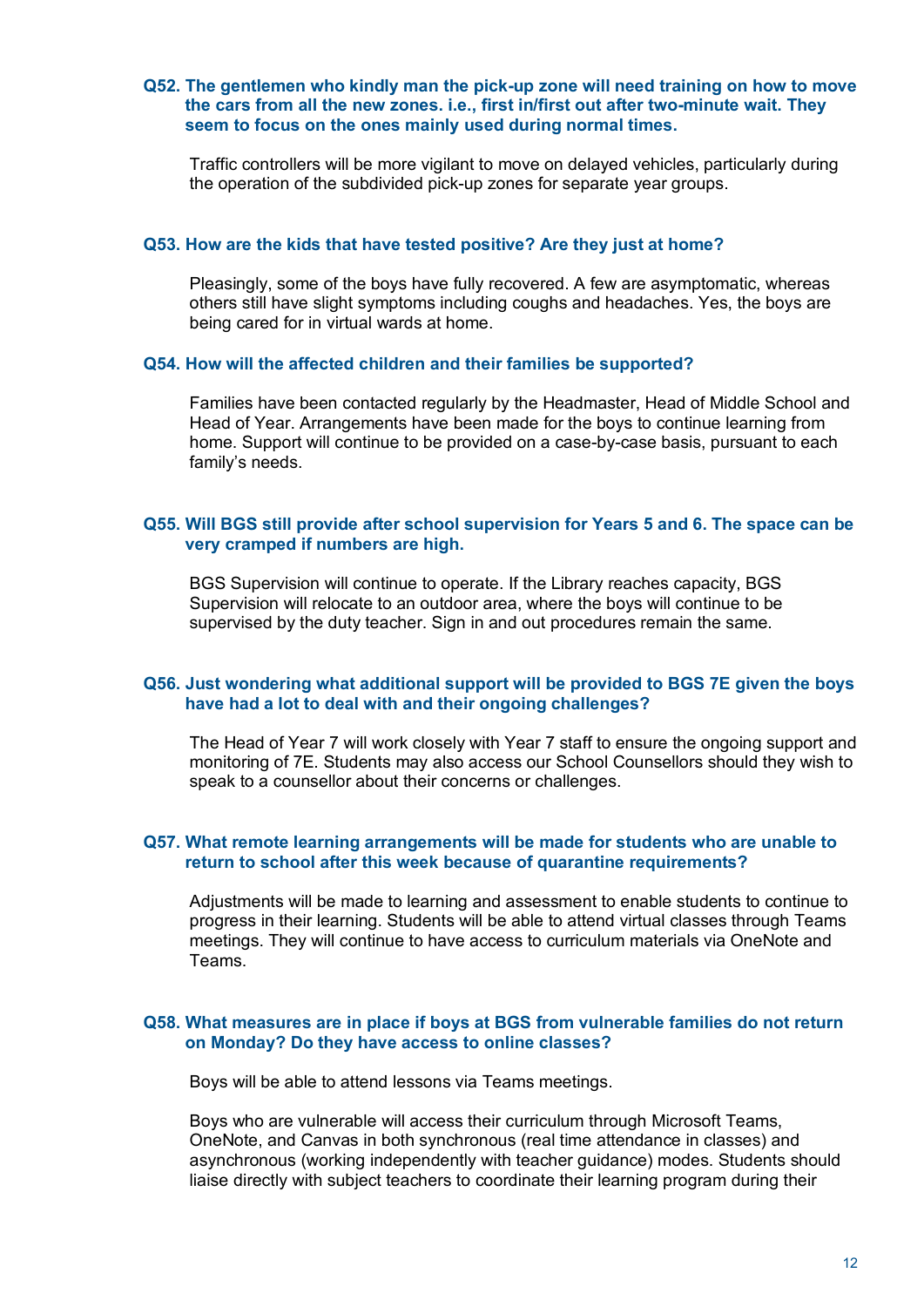absence. If parents have questions or concerns, they should contact their son's Head of Year.

# **Q59. What remote learning arrangements will be made for students who are unable to return to school after this week because of quarantine requirements?**

Students not able to return to school will continue to be supported through home-based learning. Parents should register absences through the normal absentee process and also contact the relevant Head of Year who will advise subject teachers the names of those unable to return. Teachers will contact students through Microsoft Teams to continue learning online. Depending on the unit of study and the culminating assessment, students may be encouraged to attend classes remotely and/or work independently with the expectation they submit set tasks by due dates.

# **Q60. What will happen with assessment – particularly for those in Years 10 to 12? How will we ensure that when the students are getting back to school, they have sufficient time to get back on track before their exams?**

The priority in all classes for the two weeks has been for students to stay on track and to continue to make progress in their learning. The Director of Assessment and Reporting has been working with Heads of Department to identify subjects and year levels where assessment dates need to be moved and/or assessment items modified in order to reasonably adjust for the change in learning environment in the last two weeks. The assessment schedule on *MyGrammar* will be updated to reflect this. Students should remember that assessment is an opportunity to show what they know and a chance to gather feedback for improvement. The School has policies in place to enable students impacted by circumstances to complete their assessment.

# **Q61. Will online learning continue if we are not wanting to come back to school yet for Year 12s?**

Students whose circumstances require them to continue with home-based learning will be able to maintain contact with their classes and remain on track with their learning. The digital platforms that every student can access – Canvas, Teams and OneNote – will contain all of the necessary resources and materials from lessons required for this. Students are encouraged to connect daily via Teams and to use their consolidation time well to monitor their own progress and check-in with their teachers for clarification as needed.

# **Q62. Can you please outline the implications of this two-week online learning environment and the moderate disruption to learning and assessment timetabling for Year 12 students?**

The QCAA recognises the impact on students and has extended the dates for the submission of assessment as the first accommodation for students. The Deputy Headmaster Teaching and Learning has been in regular contact with the QCAA and next week will provide a detailed update to Year 12 students and parents about the measures in place to ensure there is no disadvantage to BGS students.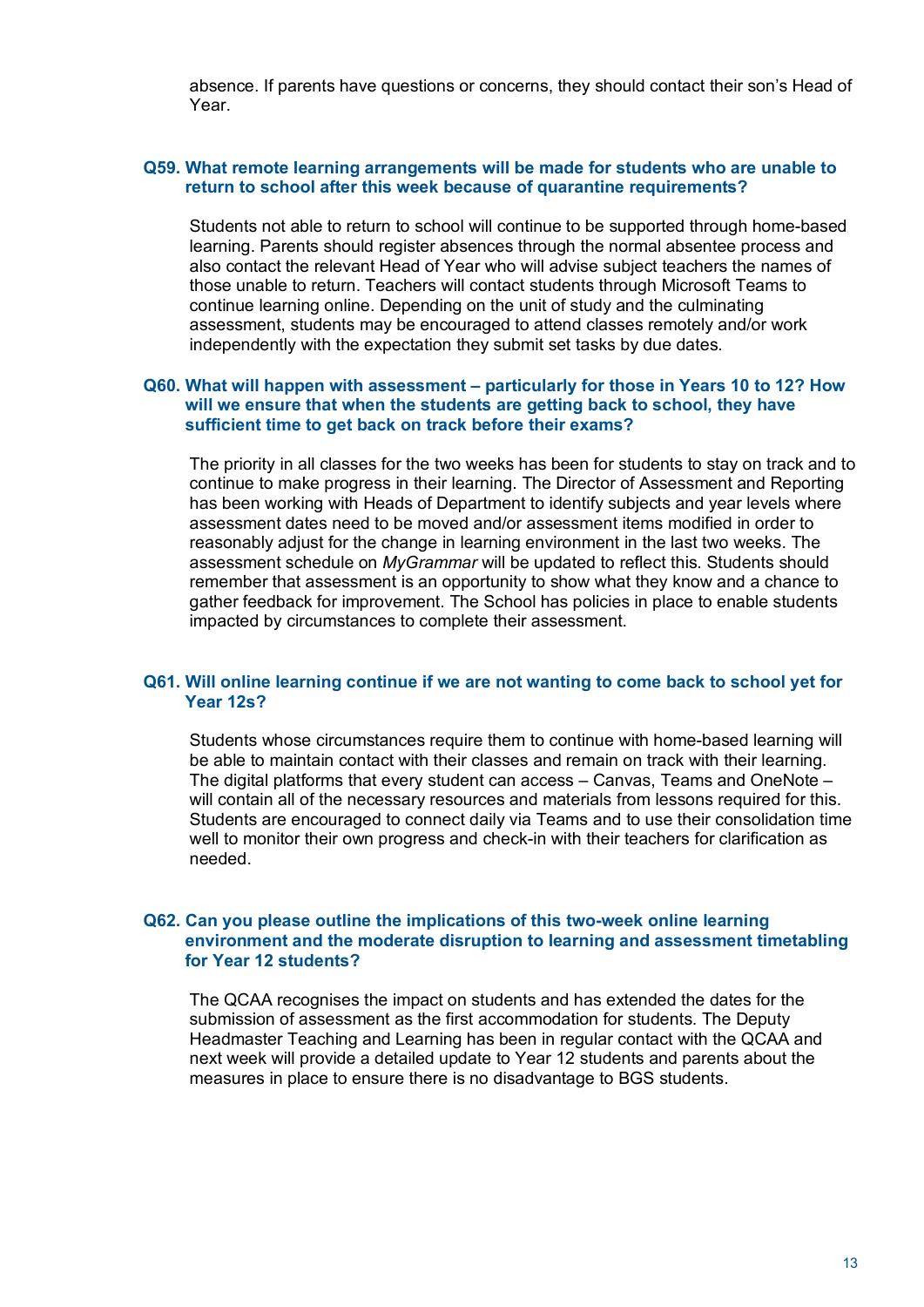### **Q63. Would the School consider making up the two days the students lost during the quarantine?**

No, there is no need to do this. Teachers will accelerate curriculum delivery, where required, to make sure students return to well-established routines and classroom experiences and maintain steady progress with their learning.

### **Q64. How do I help my son not get stressed about not understanding topics as well as he might when he's in the classroom? He is struggling a bit to understand new concepts when it's all online and not face to face.**

Assure your son that checking for understanding is a core practice teachers have employed throughout the period of home-based learning. Given the disruptive nature of our recent experience teachers will again gauge students' understanding of the core concepts and key knowledge taught over the past two weeks, when they return to the classroom. If necessary, they will revisit content that needs to be consolidated. Encourage your son to proactively contact his teacher/s to let them know which content/concepts he is struggling with. This supports his development as a student who takes ownership of learning. Also encourage him to optimise his use of CP time to connect with peers and seek their support in understanding core ideas/skills. Also refer to the advice of the Deputy Headmaster Teaching and Learning that adjustments will made to assessment where necessary. If your son's stress does not decrease in the coming weeks, please contact his Head of Year to discuss the matter.

# **Q65. Are Drama students expected to wear masks during performance work rehearsals and assessment?**

At this stage, yes. This is a Queensland Health requirement. Drama staff are currently working to adapt rehearsals to accommodate this.

# **Q66. Do students have to wear masks for physical HPE?**

At this stage, yes. This is a Queensland Health requirement. There may be some conditions where masks may be removed (e.g., swimming); however, at most other times, masks must be worn.

#### **Q67. Will choir and wind instruments rehearsals be cancelled?**

All ensemble rehearsals have been suspended with conductors maintaining engagement and connection via OneNote, Teams, and email. Private tuition will continue in a modified form, ensuring COVID safe practices are followed. During individual woodwind, brass, and vocal lessons, when students are the sole occupant of a studio and online with their teacher (via Zoom), they may remove their masks to play their instrument or sing. Masks must be placed back on before leaving the lesson and rooms will be cleaned between lessons.

### **Q68. When will the BGS Swim Club be re-opening? And will off campus members be allowed to attend the school training facility?**

As a recent COVID contact site, the BGS campus is subject to additional restrictions, beyond those experienced following previous lockdowns. From Monday 16 August until further notice, the BGS Spring Hill campus and all other BGS facilities are only to be